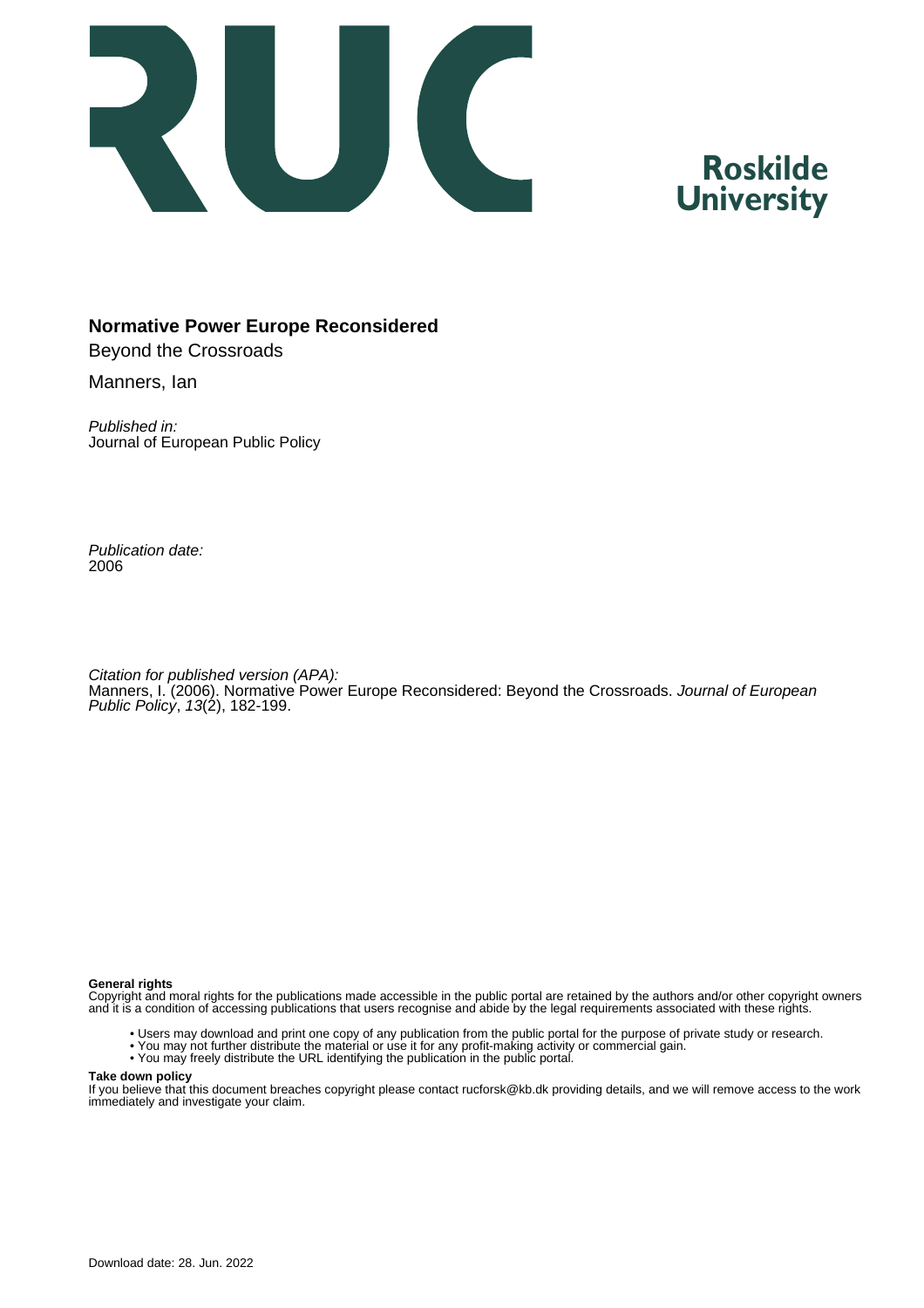# The European Union as a Normative **Power: A Response to Thomas Diez**

lan Manners<sup>1</sup>

In his recent article in *Millennium* 33, no. 3 (2005), Thomas Diez's reconsideration of the Normative Power (NP) thesis raises a number of important questions about the European Union (EU) as a normative power in world politics. His article critically problematises NP and calls for 'a greater degree of self-reflexivity' in discussions and representations of the EU as a NP. This response to Diez's article will develop the thesis of the EU as an NP by primarily addressing his main argument that: 'the EU is not the first normative power, and self/other practices ... can be observed in other historical instances, notably the United States' and his two minor arguments: that 'the concept of 'normative power', rather than being distinct from 'civilian power', is already embedded in the latter'; and 'the discourse on 'normative power Europe' is an important practice of European identity construction'. It will be argued that the EU as an NP is different from great powers and distinctive from civilian power. But Diez's reconsideration does raise a number of interesting questions of the EU selves in both 'othering' practices and reflexivity.

[T]he effort to construct the European Union ... is a global civilising effort. This is so because the coordination of European differences (taking all domains together) – or its failure – will prefigure the constitution of still larger groupings, in which more marked economic, cultural, and religious differences will have to be reconciled in order to take part in the dynamics of globalisation of ways of life that follows from the dynamics of production, commerce, and the media in which the greater part of humanity is now engaged.<sup>2</sup>

<sup>1.</sup> I am very grateful to Giovanna Bono, David Chandler, Thomas Diez, Geoffrey Edwards, Simon Lightfoot, two anonymous referees, and the editors of Millennium for their helpful comments.

<sup>2.</sup> Julia Kristeva, 'Europe Divided: Politics, Ethics, Religion', in Crisis of the European Subject (New York: Other Press, 2000), 114-15.

<sup>@</sup> Millennium: Journal of International Studies, 2006. ISSN 0305-8298. Vol 35 No 1, pp. 167-180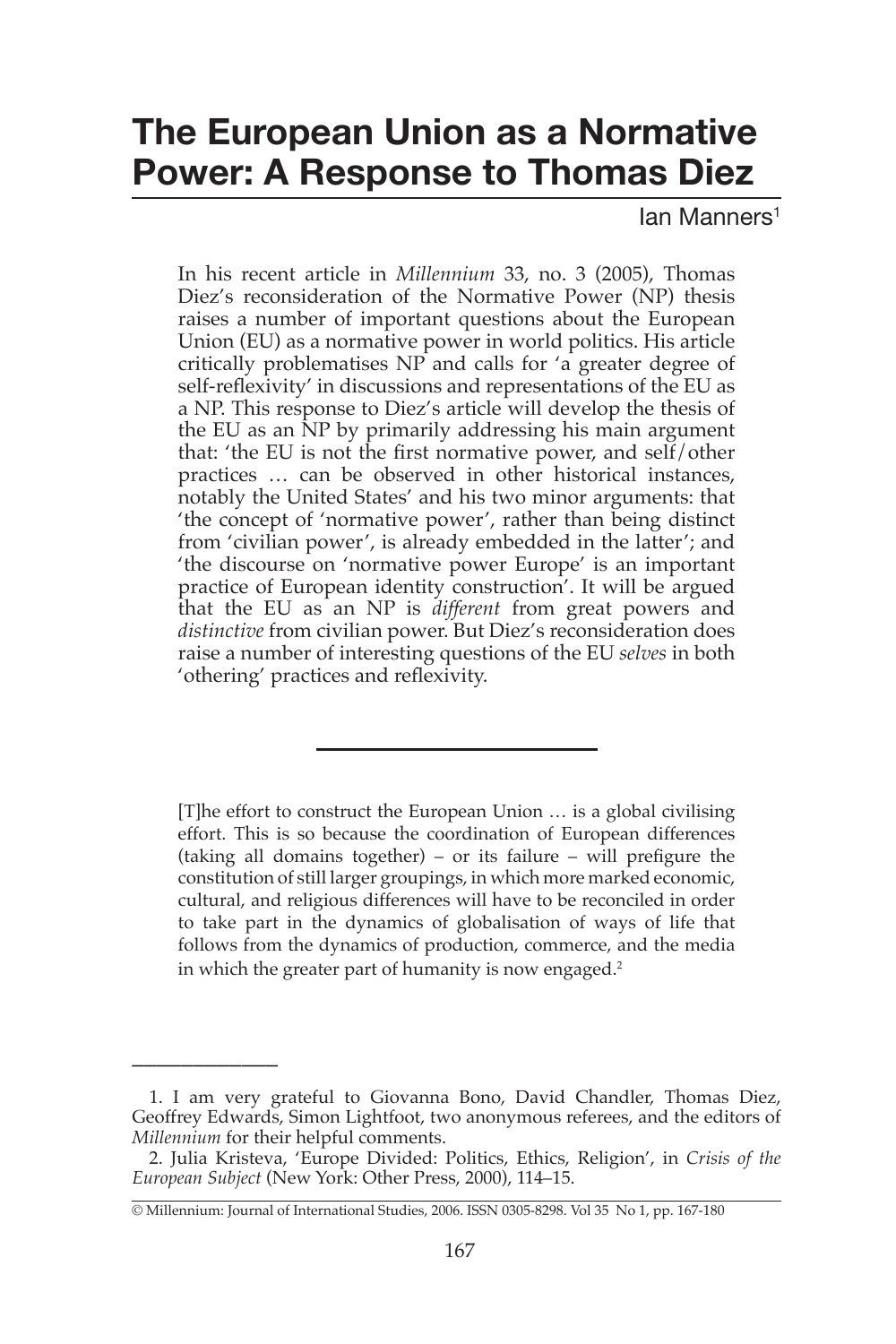In many respects, the Normative Power (NP) thesis was written in a different era to the one in which we now live. Imagined in the 1990s and first written during the years 1999–2000, Normative Power Europe: A Contradiction in Terms? reflected the crystallisation of the European Union (EU) at the end of the twentieth century.<sup>3</sup> It was, and is, a statement of what is believed to be good about the EU; a statement which needed to be made in order to stimulate and reflect on what the EU should be (doing) in world politics.<sup>4</sup> As Julia Kristeva also argued in 2000, the construction of the EU is not just a European project  $-i$  is part of a global effort to coordinate and reconcile human differences under conditions of globalisation. This effort has become all the more important to humanity since the events of 11 September 2001.

Based on research into symbolic and normative discourses and practices within the  $EC/EU$  during the 1990s, the phrase 'normative power' was used as a response to the relative absence of normative theorising and to promote normative approaches to the EU.<sup>5</sup> As Thomas Diez has recently suggested, 'normative power is a power that is able "to shape conceptions of the 'normal'". We can therefore identify such a normative power by the impact it has on what is considered appropriate behaviour by other actors.<sup>76</sup> Just to contextualise this concept, it had become increasingly clear during the 1990s that the changed global conditions and the European integration process were constructing the EU's 'international identity' in world politics.<sup>7</sup> Although only part of its international identity, the 'normative' power of the EU was seen as being distinct from the pre-existing European ideal types of 'civilian' vs 'military' power.<sup>8</sup> In contrast to previously empirical accounts of the EC/EU in world politics, from the late 1990s onwards the study of EU

<sup>3.</sup> Ian Manners, Normative Power Europe: A Contradiction in Terms? (Copenhagen: Copenhagen Peace Research Institute, Working Paper 38-2000). [http://www.diis.dk/graphics/COPRI\_publications/COPRI\_publications publications/38-2000.doc].

<sup>4.</sup> Ian Manners, 'Normative Power Europe: A Contradiction in Terms?', Journal of Common Market Studies 40, no. 2 (2002): 235–58.

<sup>5.</sup> Manners (2000) Normative Power Europe; and Ian Manners, Substance and Symbolism: An Anatomy of Cooperation in the New Europe (Aldershot: Ashgate, 2000).

<sup>6.</sup> Thomas Diez, 'Constructing the Self and Changing Others: Reconsidering 'Normative Power Europe", Millennium: Journal of International Studies 33, no. 3  $(2005): 613-36, 615.$ 

<sup>7.</sup> Richard Whitman, From Civilian Power to Superpower? The International Identity of the European Union (Basingstoke: Macmillan, 1998); Ian Manners and Richard Whitman, 'Towards Identifying the International Identity of the European Union: A Framework for Analysis of the EU's Network of Relations', Journal of European Integration 21, no. 2 (1998): 231–49; Ian Manners and Richard Whitman, 'The "Difference Engine": Constructing and Representing the International Identity of the European Union', Journal of European Public Policy 10, no. 3 (2003): 380-404.

<sup>8.</sup> Manners (2002) 'Normative Power Europe', 236-8; Manners and Whitman, 'The "Difference Engine"', 387-91.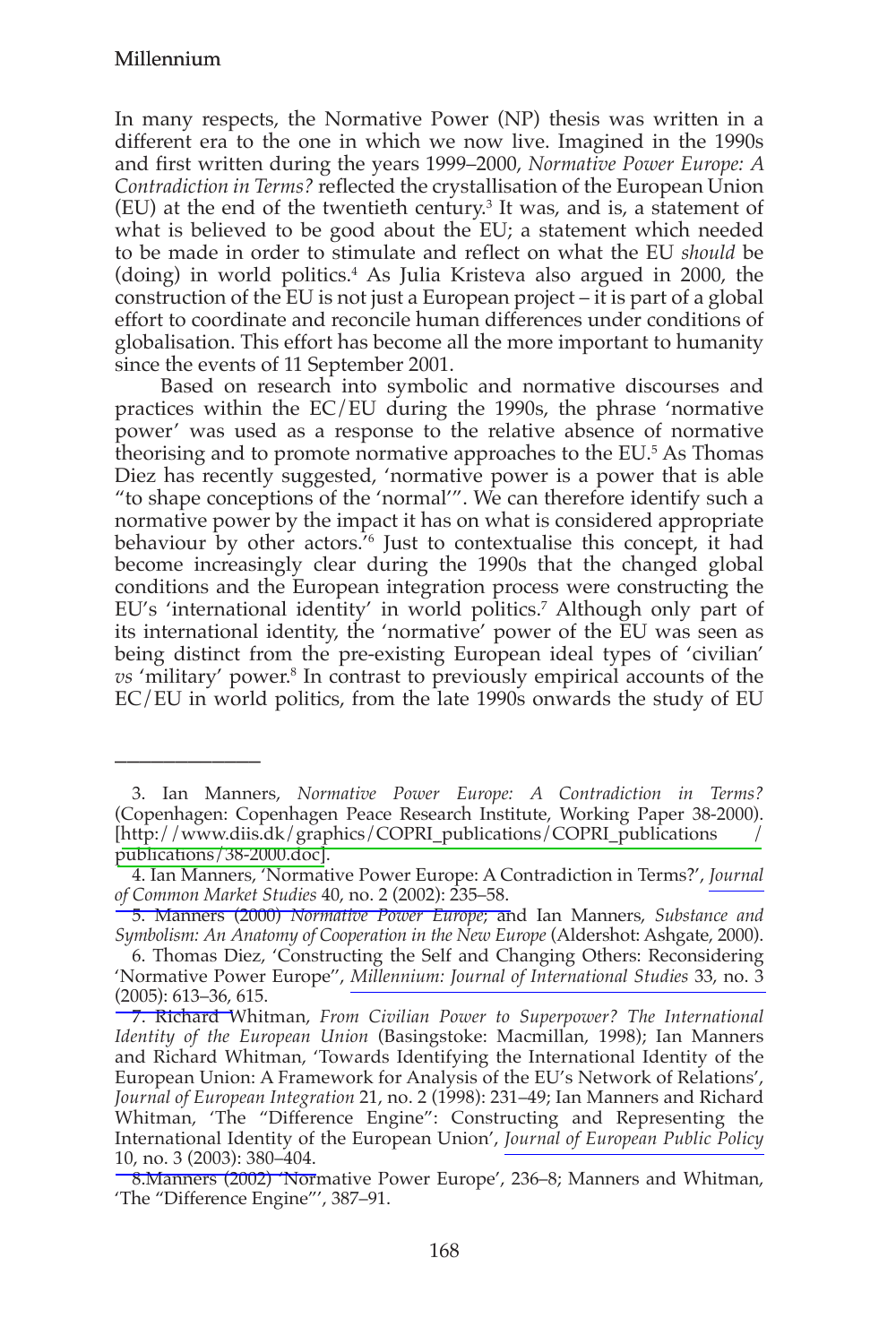foreign policy became more informed by social constructivist theory, accommodating ideas about the EU's international identity.<sup>9</sup>

As Diez's reconsideration of the NP thesis illustrates, the development of constuctivist theory-informed EU external/foreign policy studies has led to a wider engagement with the NP approach. These include book-length volumes using the NP approach to study EU foreign policy<sup>10</sup>; EU actorness<sup>11</sup>; the Euro-Mediterranean partnership<sup>12</sup>; EU values and principles<sup>13</sup>. In addition to these volumes, work on international political theory<sup>14</sup>; global governance<sup>15</sup>; environmental studies research<sup>16</sup>; the transatlantic relationship<sup>17</sup>; and Turkish security studies have also used the NP approach.<sup>18</sup>

<sup>9.</sup> Knud Erik Jørgensen, ed., Reflective Approaches to European Governance (Basingstoke: Macmillan, 1997); Charlotte Bretherton and John Vogler, The European Union as Global Actor (London: Routledge, 1999); Ian Manners and Richard Whitman, eds., The Foreign Policies of European Union Member States (Manchester: Manchester University Press, 2000); Karen Smith, European Union Foreign Policy in a Changing World (Cambridge: Polity Press, 2003); Michael E. Smith, Europe's Foreign and Security Policy: The Institutionalization of Cooperation (Cambridge: Cambridge University Press, 2004); Walter Carlsnaes, Helene Sjursen, and Brian White, eds., Contemporary European Foreign Policy (London: Sage, 2004); Ole Elgström and Michael Smith (eds.) The European Union's Roles in International Politics (London: Routledge, 2006).

<sup>10.</sup> Zaki Laïdi, La norme sans la force: L'énigme de la puissance européenne (Paris: Presses de Sciences Po, 2005); Helene Sjursen, ed., Special Issue: 'What Kind of Power? European Foreign Policy in Perspective', Journal of European Public Policy 13, no. 2 (2006).

<sup>11.</sup> Charlotte Bretherton and John Vogler, The European Union as a Global Actor, 2nd edn (London: Routledge, 2006).

<sup>12.</sup> Emanuel Adler, Beverly Crawford, Federica Bicci, and Raffaella Del Sarto, eds., The Convergence of Civilizations? Constructing a Mediterranean Region (Toronto: University of Toronto Press, 2006).

<sup>13.</sup> Sonia Lucarelli and Ian Manners, eds., Values and Principles in European Union Foreign Policy (London: Routledge, 2006).

<sup>14.</sup> Andrew Linklater, 'A European Civilising Process?', in International Relations and the European Union, eds. Christopher Hill and Michael Smith (Oxford: Oxford University Press, 2005), 367-87.

<sup>15.</sup> Pascal Lamy and Zaki Laïdi (2002) 'A European Approach to Global Governance', Progressive Politics 1, no. 1 (2002): 56-63; Sibylle Scheipers and Daniela Sicurelli, 'Normative Power Europe: A Credible Utopia', Journal of Common Market Studies (2006) forthcoming.

<sup>16.</sup> Simon Lightfoot and Jon Burchell, 'The European Union and the World Summit on Sustainable Development: Normative Power Europe in Action?', Journal of Common Market Studies 43, no. 1 (2005): 75-95.

<sup>17.</sup> Kalypso Nicolaïdis, 'The Power of the Superpowerless', in Beyond Paradise and Power: Europeans, Americans and the Future of a Troubled Partnership, ed. Tod Lindberg (London: Routledge, 2004), 93-120.

<sup>18.</sup> Tarik Oguzlu, 'An Analysis of Turkey's Prospective Membership in the European Union from a "Security" Perspective', Security Dialogue 34, no. 3 (2003): 285-99.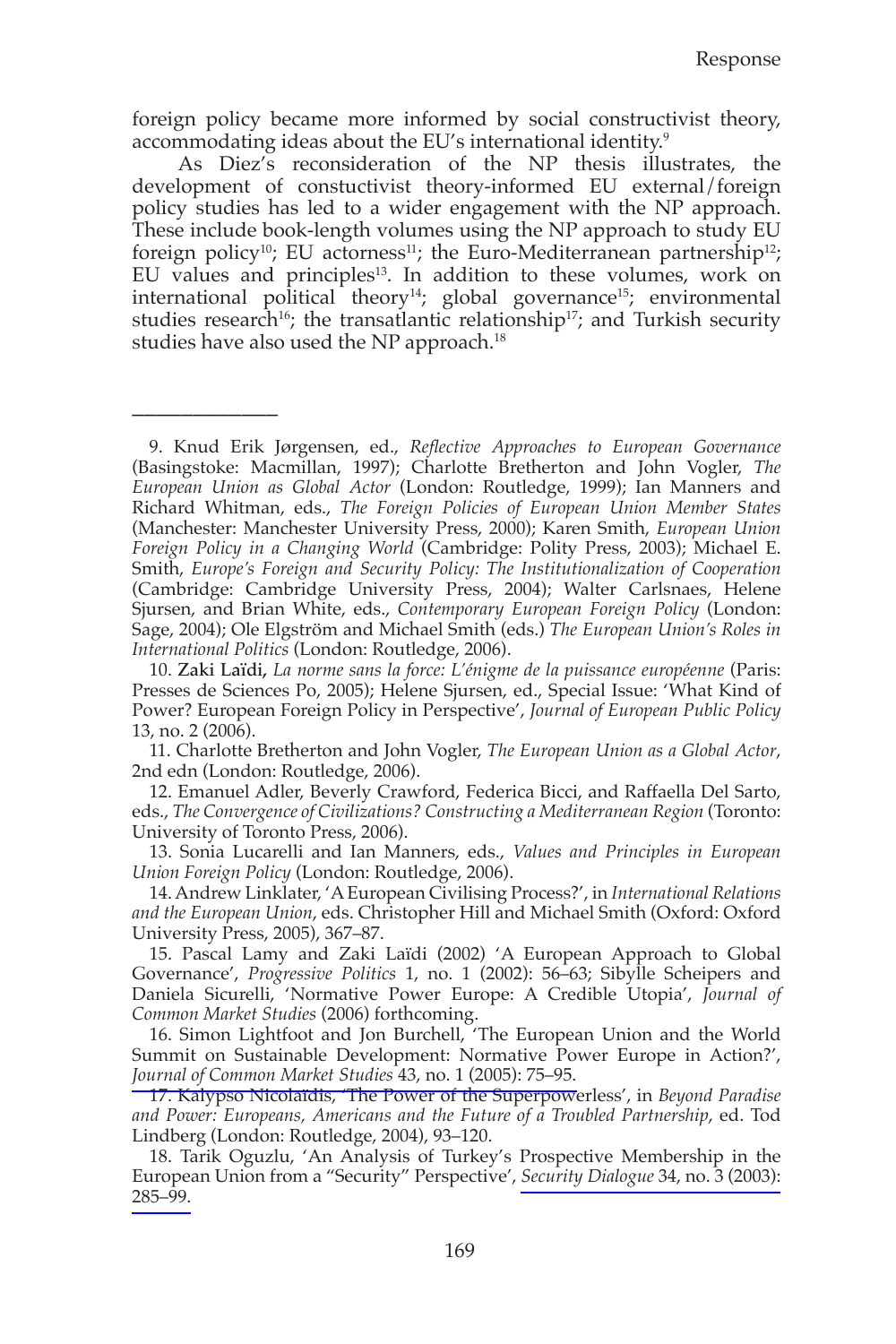Diez's Millennium article critically problematises NP and calls for 'a greater degree of self-reflexivity' in discussions and representations of the EU as a NP. This response to Diez's article will develop the thesis of the EU as an NP in world politics by addressing his main claim that 'the EU is not the first normative power, and 'self'/'other' practices ... can be observed in other historical instances, notably in the practices of the United States.'<sup>19</sup> In addition the response will address two of Diez's other claims: that 'the concept of 'normative power', rather than being distinct from 'civilian power', is already embedded in the latter'; and 'the discourse on 'normative power Europe' is an important practice of European identity construction.<sup>'20</sup> It will be argued that the EU as an NP is different from great powers and distinctive from civilian power. But Diez's reconsideration does raise a number of interesting questions of the EU selves in both 'othering' practices and reflexivity.

# The Difference between the EU and 'Other' Powers

Diez's main substantive claim is that 'the notion of normative power is hardly novel and unique to the EU', and in particular compares the EU to the USA.<sup>21</sup> As stated in the NP thesis, '[f]rom a relativist viewpoint it might be suggested that the EU is simply promoting its own norms in a similar manner to historical empires and contemporary global powers.<sup>72</sup> However, instead of engaging in such relativist reasoning, it was argued that the 'EU has gone further towards making its external relations informed by, and conditional on, a catalogue of norms which come closer to those of the European convention on human rights and fundamental freedoms and the universal declaration of human rights than most other actors in world politics.<sup>'23</sup> Diez raises an important question of how to judge whether a normative power is both normative and powerful. He usefully suggests that this can be judged on the basis of two factors: the role of universal norms 'as an aim as well as the means for the projection of power'; and 'how far military power dominates other forms of power.'<sup>24</sup> Factor one relates to the distinction between EU normative power where the reference points for universal norms are external to the power, and more particular normative power where reference points are internal.<sup>25</sup> This distinction is related, but not identical, to the difference between cosmopolitan and communitarian normative theory. Two further factors help judge normative power  $-$  whether the exercise

<sup>19.</sup> Diez, 'Constructing the Self', 635.

<sup>20.</sup> Ibid.

<sup>21.</sup> Diez, 'Constructing the Self', 620-3.

<sup>22.</sup> Manners (2002) 'Normative Power Europe', 240.

<sup>23.</sup> Ibid., 241.

<sup>24.</sup> Diez, 'Constructing the Self', 620.

<sup>25.</sup> Clearly, the idea of 'universal' is problematic, but is understood here as particular/culture transcending norms such as human rights, justice, and human dignity that are found in generally agreed statements of principle such as the Universal Declaration of Human Rights. See Gillian Triggs, 'Remembering the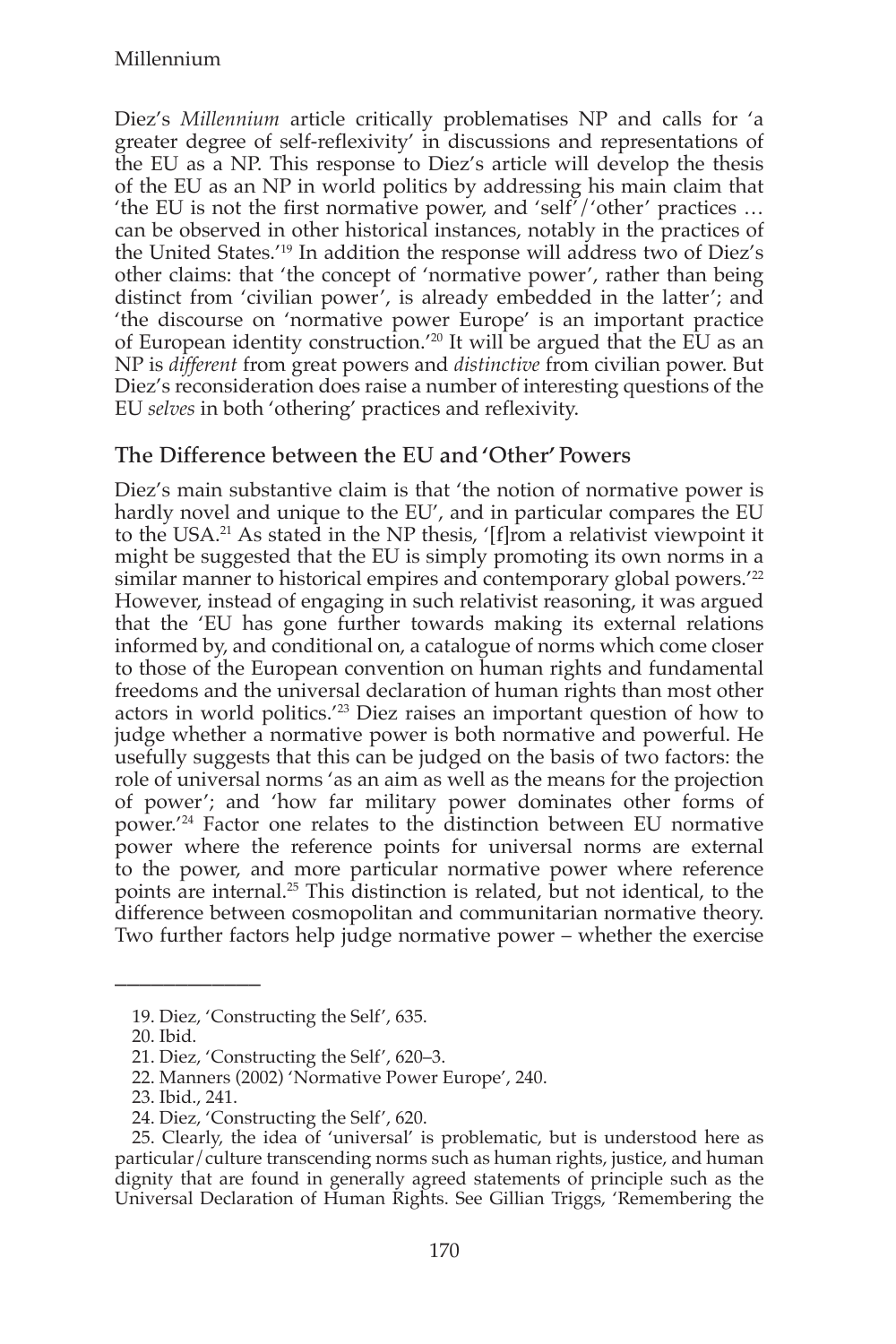of normative power transcends or reinforces the status quo of iniquitous and historically determined power and justice in world politics. And thus, by implication, whether the exercise of normative power transcends the source of that power – i.e. does exercising normative power based on the universal claims of external reference points lead to the strengthening of the external at the expense of the power? These four factors will be used to judge whether the EU is similar to other historical empires and contemporary global powers, or whether it is more normative than most other actors in world politics.

The claim that the EU represents a normative power in world politics was made with reference to the European Convention of Human Rights (ECHR) and the Universal Declaration of Human Rights (UDHR), in the case of human rights.<sup>26</sup> Clearly, human rights is just one case (out of nine), so a fuller picture needs to reflect on the extent to which the reference points for these other norms are also external to the EU. In the case of 'peace' the primary reference point is the 1945 United Nations Charter, together with references to the 1975 Helsinki Final Act and the objectives of the 1990 Paris Charter.<sup>27</sup> In the cases of the norms of 'liberty/freedom', 'democracy'; 'human rights', and 'rule of law' the primary external reference point is the Council of Europe's (CoE) 1950 ECHR, together with the CoE's 1997 Convention on Human Rights and Biomedicine, and the case law of the European Court of Human Rights.<sup>28</sup> Interestingly, there is also an internal reference point in the shape of 'the constitutional conditions common to the member states.<sup>'29</sup> In the case of 'equality' the two primary external reference points are the ECHR and the CoE's European Social Charter (revised 1996). These draw on secondary reference points found in articles 1 and 7 of the UDHR, and article 26 of the UN's 1966 International Covenant on Civil and Political Rights. Internal reference points for equality include Articles 2, 3, and 141 of the Treaty establishing the European Community (TEC), the EC's 1989 Community Charter on the Fundamental Rights of Workers, and European Court of Justice case law.<sup>30</sup> In the case of 'social solidarity' the primary external reference points are the UN's 1966 International

29. See Article 6, TEU; and Article I-9, CfE.

Life of Edward Said: A Tribute', Ejournalist 3 (2003), [www.ejournalism.au.com/ ejournalist/triggs.pdf]; and Sharin Ebadi, 'Human Rights Embody the Fundamental Values of Human Civilizations', UN Human Development Report 2004 (New York: UNDP, 2004), 23.

<sup>26.</sup> Manners (2002) 'Normative Power Europe', 241.

<sup>27.</sup> See Article 11, Treaty on European Union (TEU); Articles I-3, I-41, and III-292, Constitution for Europe (CfE).

<sup>28.</sup> See Article 6, TEU; Article I-9, CfE; EU Council of Ministers, The Charter of Fundamental Rights of the European Union (Brussels: Council of Ministers, 2000); European Parliament, 'Human Rights - Fundamental Rights', Committee on Civil Liberties, Justice and Home Affairs (Brussels: European Parliament, 2000) [www.europarl.eu.int/comparl/human\_rights/default\_en.htm].

<sup>30.</sup> Council of Ministers, Charter of Fundamental Rights; and European Parliament, 'Human Rights - Fundamental Rights'.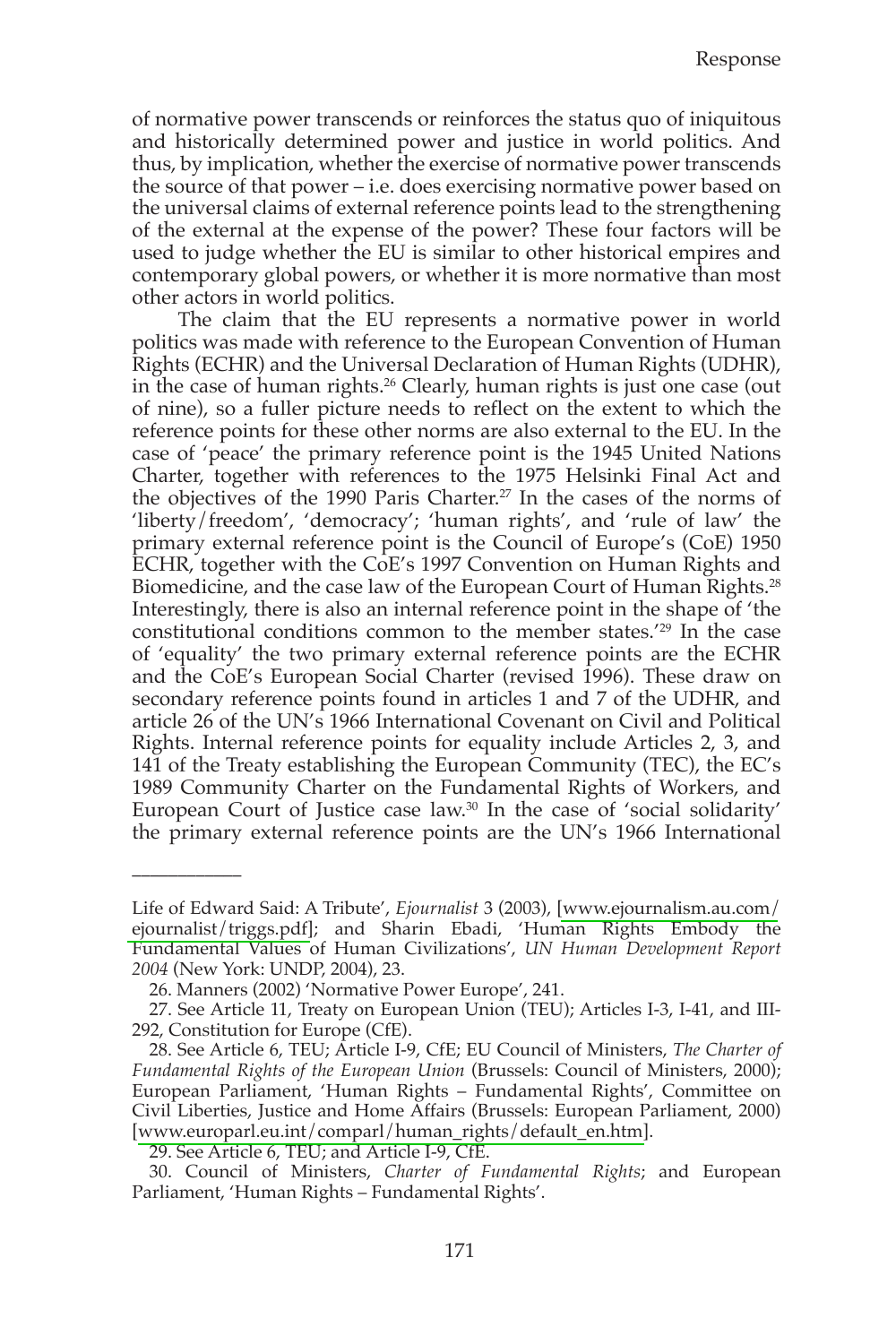Covenant on Economic, Social and Cultural Rights, the CoE's 1961 European Social Charter, together with the EC's 1989 Community Charter on the Fundamental Rights of Workers (internal reference point). In the case of 'sustainable development' the reference points include principle 1 of the 1992 UNTAD Rio Declaration, the 1992 UN Framework Convention of Climate Change (FCCC), and the 1997 Kyoto Protocol to the FCCC. Finally, in the case of 'good governance' the external reference points are 'the principles of the United Nations Charter and international law' in order to 'promote an international system based on stronger multilateral cooperation and good global governance.<sup>731</sup> The details of



Figure 1 Cosmopolitan international law treaties, 2005<sup>32</sup>

<sup>31.</sup> See Article III-292, CfE.

<sup>32.</sup> Ratification of cosmopolitan international law treaties includes eight ILO treaties; nine human rights treaties; seven humanitarian laws; and six environmental laws. The maximum number of treaties is 30. Based on UN Human Development Report 2005 (New York: UNDP, 2005), 289-92; 320-7; and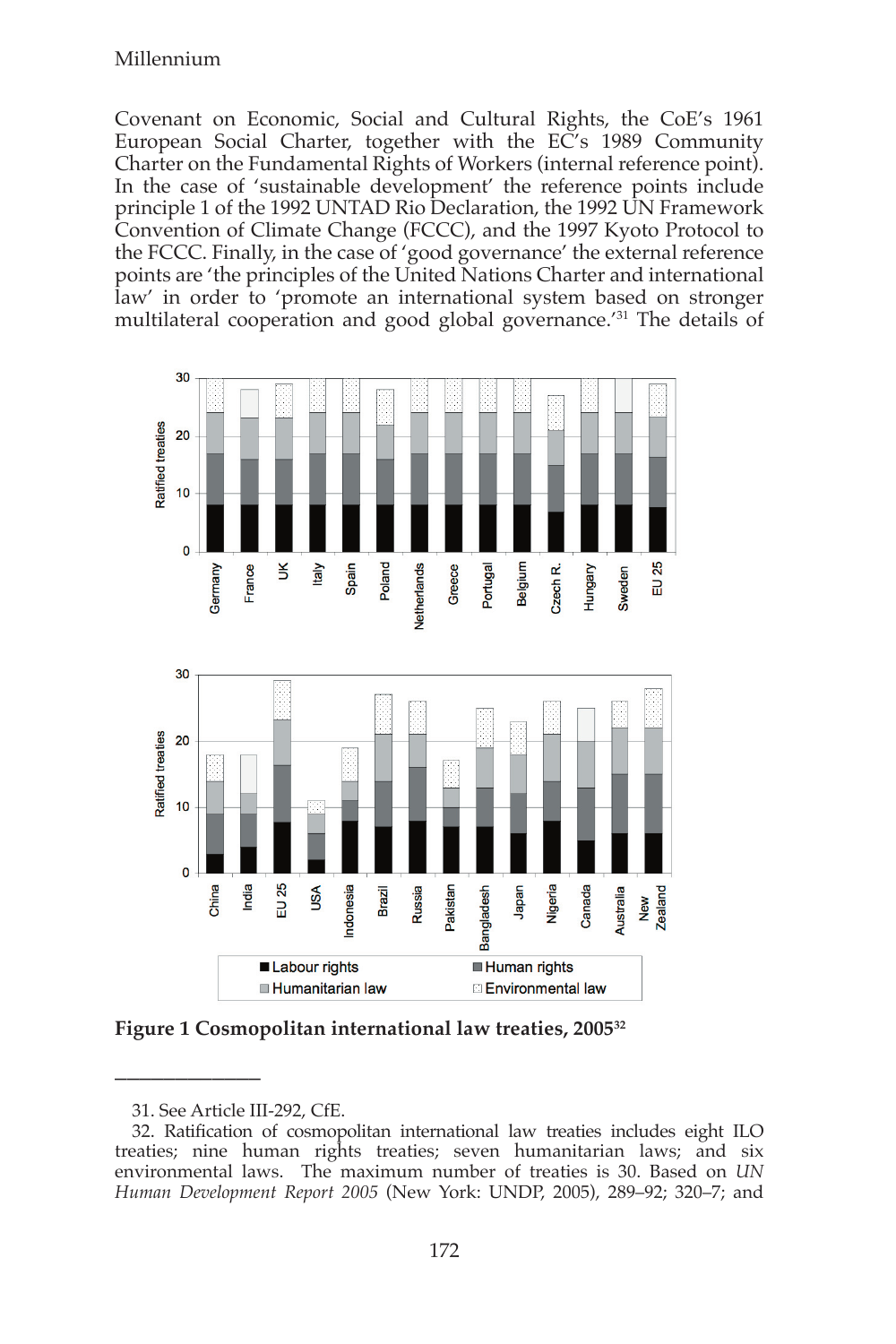what constitutes good governance (i.e. the participation of civil society in order to encourage openness and transparency, as well as to facilitate democratic participation) refers to internal reference points (including Art. I-50, CfÉ). To get a sense of the extent to which the reference point for the NP thesis relies on external claims, in particular through international law (Diez's 'self-binding'), it is worth comparing the EU's member states with the largest states in the world.

As this comparative chart illustrates, the member states of the EU lead the world in ratifying cosmopolitan international treaties. In comparison, the USA has trailed the rest of the world badly in terms of ratifying such international law treaties. Clearly, ratification of international treaties says very little about standards and implementation (Cambodia ratified the Convention on Genocide in 1950), but they are important symbolic and public demonstrations of international commitment which may prove more important than was originally intended. What the chart suggests is that the pooling of sovereignty has made EU member states more accepting of external cosmopolitan international law treaties.<sup>33</sup>

The second factor is that of military power, which has been covered extensively elsewhere in debates between armies of academics, set off by exchanges between Cooper, Kagan, Patten, Powell, Rumsfeld, Solana, et al.<sup>34</sup> Based on external reference points to the NP thesis, it is manifestly *not* the case that 'most of the US's international engagement has had strong normative under-, if not over-tones.<sup>735</sup> Undoubtedly, the impact of Eleanor and Franklin Roosevelt between 1941 ('The Four Freedoms') and 1948 (UDHR) led to the USA having a strong normative international presence. But the series of international institutions that were created tended to reinforce, not transform, international relations, in particular by sustaining the hegemony of the imperial powers in the UN Security Council, and ensuring other UN organs reflected US power (for example the IMF, IBRD, and GATT). Despite a gradual involvement in military power (WEU actions, Bosnia, Macedonia, and Congo), the EU's normative power has, so far, predetermined its exercise of physical force. This is clearly not the case for the USA, where the technologies of its complex, industrialised military have regularly pre-determined both the objectives and strategies of US power - 'shock and awe' democratisation included. This leads me to a third factor in judging normative power - the concept of 'exceptionalism'.

Mary Kaldor, et al., eds., Global Civil Society 2005/6 (Oxford: Oxford University Press, 2005), 358-65.

<sup>33.</sup> Jeremy Rabkin, 'Is EU Policy Eroding the Sovereignty of Non-Member States?', Chicago Journal of International Law 1, no. 2 (2000): 273-90; and Ian Ward, 'The End of Sovereignty and the New Humanism', Stanford Law Review 55 (2003): 2091-112.

<sup>34.</sup> See also Ian Manners, 'The Value of Peace', in Values in the Constitution of Europe, ed. Miriam Aziz and Susan Millns (London: Dartmouth, 2006); and Manners, 'Normative Power Europe Reconsidered'.

<sup>35.</sup> Diez, 'Constructing the Self', 621.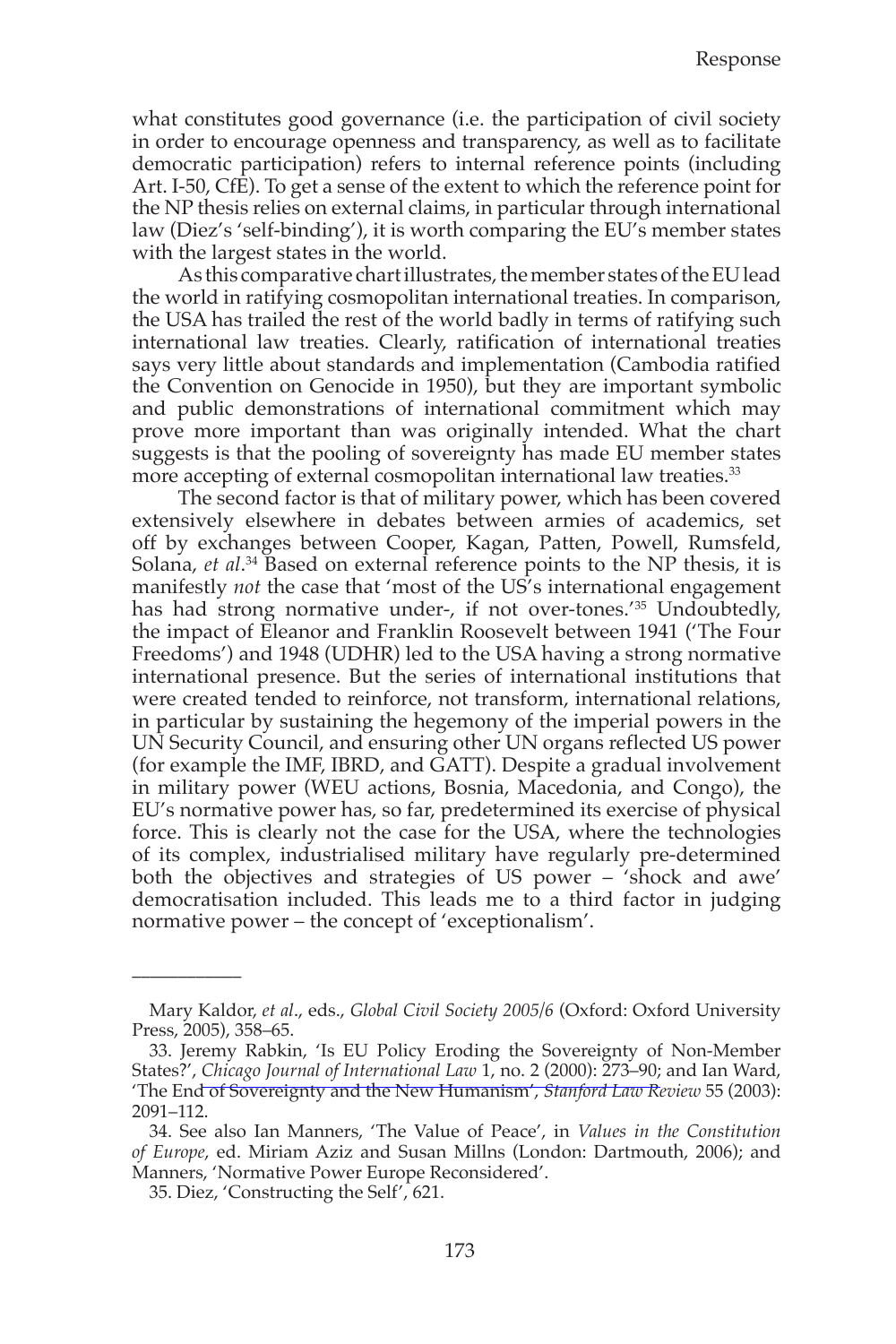The concept of American 'exceptionalism' is helpful in assessing its normative power. The concept of exceptionalism encourages us to judge whether a claim to normative power is based on cosmopolitan normative theory ('we are all equal') or not. Thus, a claim of exceptionalism located in communitarian self-understanding would seem to be one which cannot be shared with the rest of the world on an equal and just basis. But what if universal norms are being propagated in a normative project based not on exceptionalism, but on ordinariness as in the case of the EU? Undoubtedly, there are claims of 'normative power Europe' that have been used by EU politicians in a communitarian attempt to legitimise the EU project to member states and citizens. Similarly references to certain constitutive norms, such as social solidarity, sustainable development and good governance, may be desirable for the many, but not for those who profit from inequality, pollution and corruption. From a relativist perspective it could be argued that all 'particularist' claims to normative power are relatively similar - from the American and French revolutions to those of the Russian revolution. It is the lack of exceptionalism, rather than the claim to being special, which characterises most of the normative claims in the EU – particularly those located in past European failures and crimes (such as colonialism, nationalism, world wars, the holocaust and inequality). Generally implicit in any EU claims to being sui generis are built on humility for historical failures such as injustice, intolerance, and inhumanity.<sup>36</sup> As we discuss in the next section, this historical context of reflexive humility and attempts to build non-<br>hierarchical relationships contribute to normative power. The stark contrast between the EU and US claims to exceptionalism could not be clearer in discussions of the 'god-given duty' of the American dream, where the USA is 'the land of the free and the home of the brave'.<sup>37</sup>

The fourth factor used in judging a claim to normative power is based on Etienne Balibar's notion of Europe as a 'vanishing mediator'. Balibar takes Fredric Jameson's 'vanishing mediator' a step further by giving it the meaning of an EU topia or myth where the EU becomes the anti-systemic mediator - 'a transitory institution, force, community ... that creates the conditions for a new society by rearranging the elements inherited from the very institution that has to be overcome.'38 In contrast to the concept of exceptionalism, the extent to which the EU becomes a 'vanishing mediator' helps to judge the claim to normative power. If the successful exercise of normative power with reference to external points of international reference (such as the UN) leads to a more universal acceptance of those norms, then the expectation would be that the EU

<sup>36.</sup> John Erik Fossum, 'Conceptualizing the European Union Through Four Strategies of Comparison', Comparative European Politics 4, no 1 (2006): 94-123.

<sup>37.</sup> Diez, 'Constructing the Self', 621. See also Seymour Martin Lipset, American Exceptionalism: A Double-Edged Sword (New York: W.W.Norton & Company, 1996).

<sup>38.</sup> Etienne Balibar, 'Europe: Vanishing Mediator', Constellations 10, no. 3 (2003):  $312 - 38.$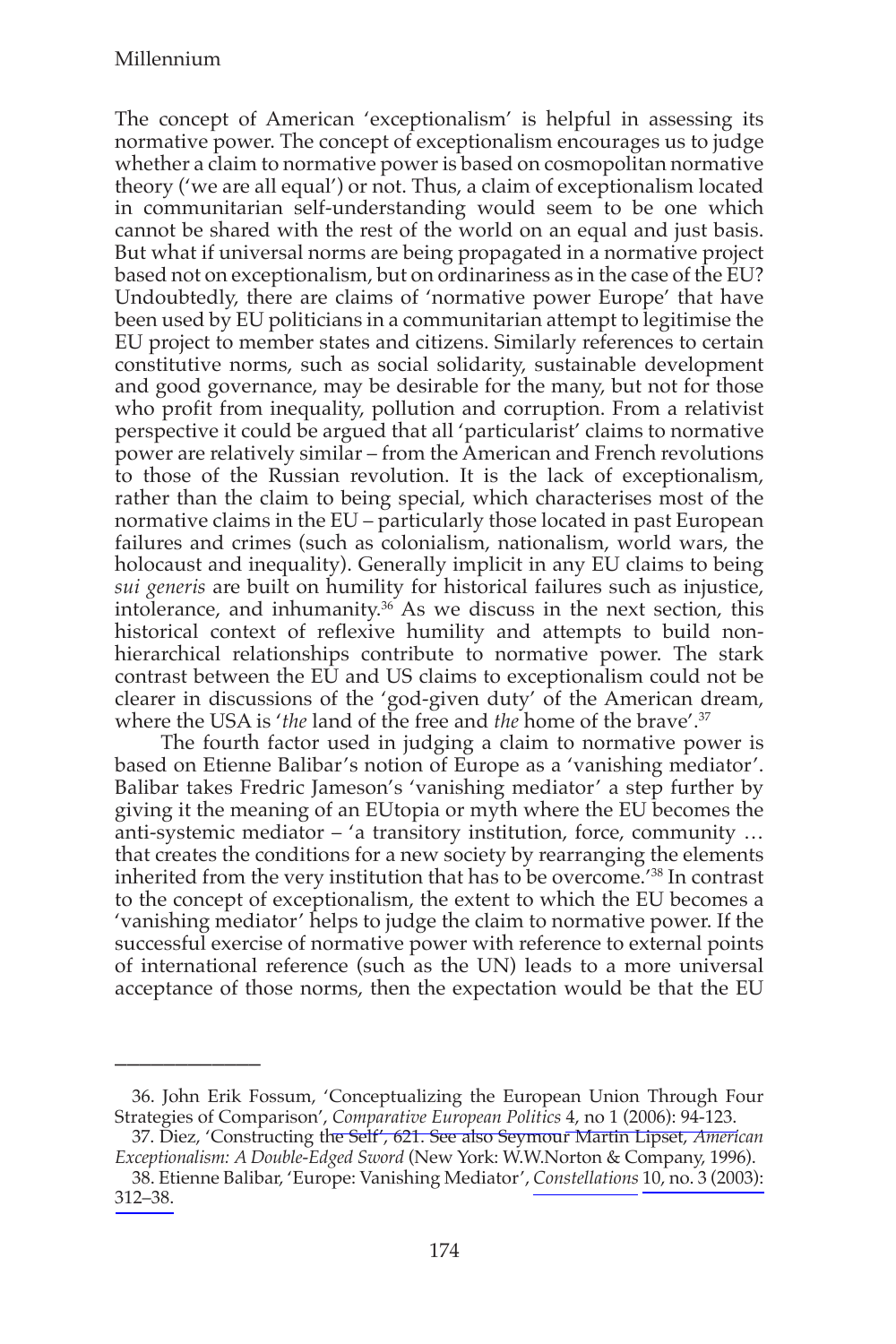would become less, not more powerful. It would, in effect, increasingly vanish through its mediation. This is not to say that the EU, nor its member states, regions, and localities, would vanish as institutions, but that they would become less powerful as forces of change as they would become, quite simply, normal in the multi-layered processes of post-national politics. As Kalypso Nicolaïdis puts it, the EU 'would preferably not refer to itself in terms of power at all, but as an intervener, a global partner, a 'vanishing mediator'.<sup>39</sup> Diez's two examples of US 'particular' normative power, Woodrow Wilson's Fourteen Points and post-Second World War international institutions, tended to amplify rather than reduce the USA's impact in international relations, at least during the Cold War.<sup>40</sup>

## The Difference between Normative Power and Civilian Power

In arguing that the concepts of normative power and civilian power are 'very close' to each other, Diez suggests a 'reductionist reading' of civilian power.<sup>41</sup> Given the manifold and moving interpretations of civilian power, the NP thesis engaged with what are considered to be the core nodal points of these discussions – 'diplomatic cooperation to solve international problems' (multilateralism); 'centrality of economic power' (non-military); and 'legally-binding supranational institutions' (international law).<sup>42</sup> The writings of François Duchêne, Kenneth Twitchett, Gunnar Sjöstadt, and Hans Maull suggest that these core points have been constitutive of civilian power resources, objectives, and strategies. In response to Diez's concerns, it will be argued that there are least six distinctions to be made between civilian power and normative power in a consideration of the EU.<sup>43</sup>

First, there is the obvious post-colonial concern that civilian power Europe is read as a neocolonial attempt to 'civilise' the world (again). As Diez's article illustrates, many still endorse the role of civilian power in acting 'in the name of a civilisation of international relations' through 'the EU's biggest project of all, its mission *civilisatrice*.'<sup>44</sup> The NP thesis is an attempt to escape civilising missions by countering the neocolonial discourses of claims implicit (or explicit) in civilian power. Secondly, most civilian power formulations place an emphasis on the importance of being 'long on economic power' or 'the concentration on nonmilitary, primarily economic, means'.<sup>45</sup> Civilian power writings tend to place

<sup>39.</sup> Nicolaïdis, 'The Power of the Superpowerless', 117.

<sup>40.</sup> Diez, 'Constructing the Self', 621.

<sup>41.</sup> Ibid., 617.

<sup>42.</sup> Manners (2000) Normative Power Europe, 26; Manners (2002) 'Normative Power Europe', 236-7.

<sup>43.</sup> See Manners (2002) 'Normative Power Europe', 238; Manners and Whitman, 'The "Difference Engine"', 390.

<sup>44.</sup> Diez, 'Constructing the Self', 617 and 629.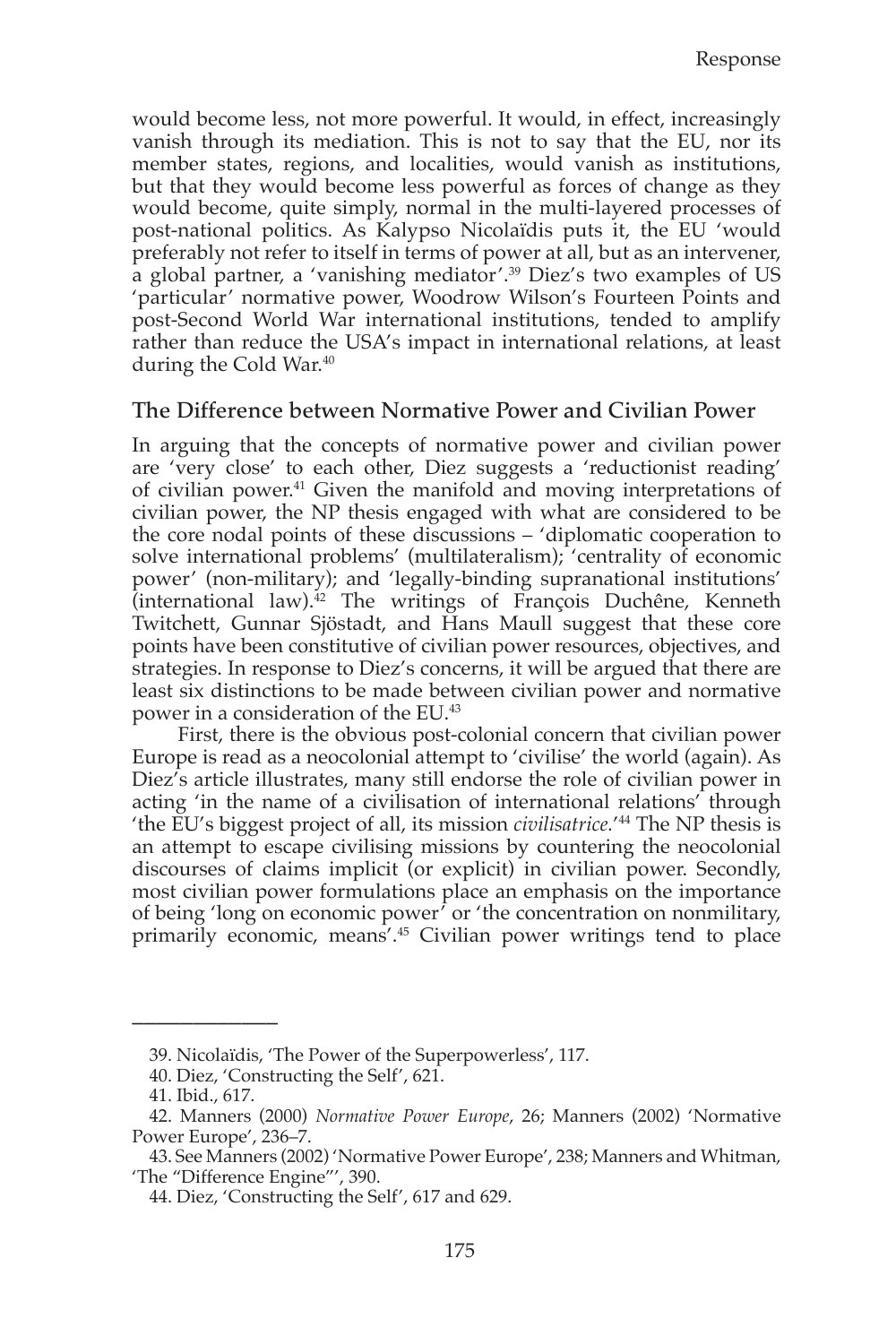much importance on non-military or economic resources, objectives, and strategies. It is clearly no accident that most civilian power writing has been about some of the wealthiest places in the world (1970s Western Europe, 1990s Japan and Germany). The emphasis on material assets and physical power in civilian power approaches contrasts with the emphasis on the normative power of non-material exemplification found in the contagion of norms through imitation (*mim*Žtisme) and attraction.

Thirdly, civilian power writings emphasise the communitarian nature of civilian resources, objectives, and strategies - that civilian power is exercised primarily for the benefit of those exercising it. The communitarian aspect of civilian power is compounded by the turn taken by Maull and others to apply civilian power to Germany and Japan (let alone the USA), with references to 'national goals', 'national interest', and 'national values'. This has led to civilian power becoming far too related to the ontology of states, rather than to a 'style of action' or 'domestication'. In contrast, the NP approach emphasises the cosmopolitan nature of EU normative power, in particular through 'a commitment to placing universal norms and principles at the centre of its relations with its member states and the world.<sup>146</sup> Fourthly, civilian power writings have come to accept Westphalian cultural emphasis on international society as the form and means of world politics. Even Duchêne (in contrast to Shonfield), while talking about the transformation of world politics, was actually reinforcing the status quo of international relations with references to 'international twentieth-century society', 'a powerful co-operative', and 'international open society'.<sup>47</sup> This acceptance of Westphalian culturation, including the status quo of an international society between states, contrasts strongly with the NP approach of transcending the 'normal' of world politics through an emphasis on world society.

Fifthly, civilian power writings reduce the notion of power to that of relations between agents, even if multilateral, non-military, legal relations. As Diez discusses in his article, normative power identifies the ambiguity of the EU as an actor/structure, to which is added relational/structural power.<sup>48</sup> This is not to say that the EU does not act relationally, but that EU normative power reflects the structural elements of international relations that are powerfully changed by the EU's mere existence - i.e.

<sup>45.</sup> François Duchêne, 'The European Community and the Uncertainties of Interdependence', in A Nation Writ Large? Foreign-Policy Problems before the Community, eds Max Kohnstamm and Wolfgang Hager (London: Macmillan, 1973), 19; and Hanns Maull, 'Germany and Japan: The New Civilian Powers', Foreign Affairs 69, no. 5 (1990), 92.

<sup>46.</sup> Manners (2002) 'Normative Power Europe', 241.

<sup>47.</sup> François Duchêne, 'A New European Defense Community', Foreign Affairs 50, no. 1 (1971), 82; François Duchêne, 'Europe's Role in World Peace', in Europe Tomorrow: Sixteen Europeans Look Ahead, ed. Richard Mayne (London: Fontana/ Collins, 1972), 47; and Duchêne, 'The European Community', 20.

<sup>48.</sup> Diez, 'Constructing the Self', 616.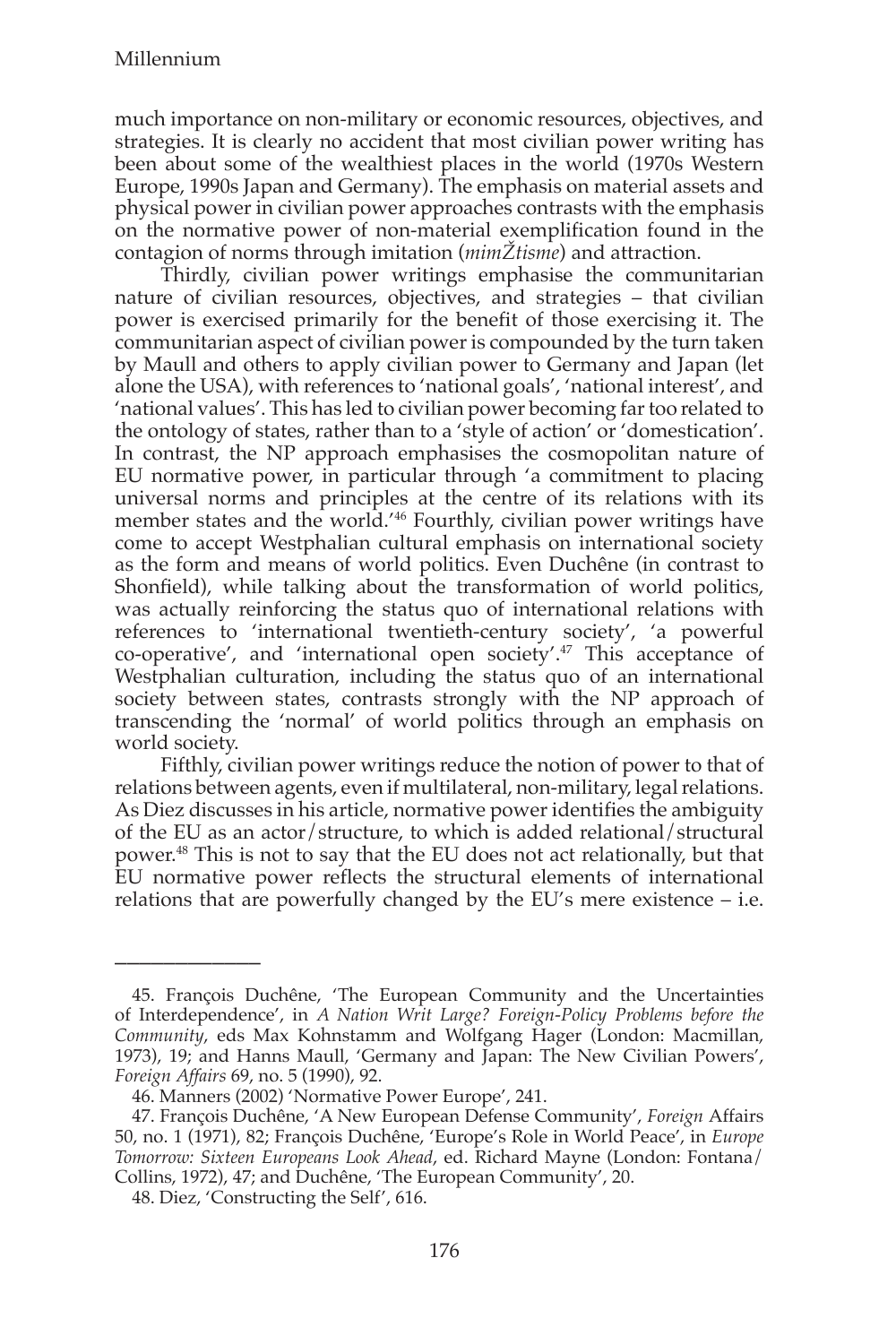by exemplification rather than presumed 'goal-driven instrumentalism'. Finally, if we take normative to mean should, ought, or good, this raises the question of what is normative about civilian power? Obviously within a Cold War nuclear-military superpower context, the aspiration to civilianise relations between member states through multilateral, nonmilitary, legal means was seen as a good thing. But beyond this context, after the Cold War, what is good for humanity about an EU civilian power that seeks to civilise, using materialist strategies, for self-interest, within a Westphalian culture? Developed as a response to the relative absence of normative theorising of, and to promote normative approaches to, the EU, the NP approach was part of an argument for moving away from Cold War (and neocolonial) approaches to the EU.

# The Self as Other and the International Identity of the EU

Diez also argues that the discourse on normative power Europe involves practices of 'othering' as part of constructing the international identity of the EU. In his discussion of 'the power of the "normative power Europe" discourse', Diez argues that the NP approach is a practice of discursive representation rather than an objective category, and that this entails a second-order analysis of the power of this representation - an analysis of the 'power acting upon power' (Foucault).<sup>49</sup> Diez's argument regarding the need to study the power of normative power representations is clearly very important. However, three observations should be made regarding the way in which Diez constructs the 'self' of the EU – in particular with reference to Kristeva's 'self as other', previous discussions of the 'international identity' of the EU, as well as Habermas and Derrida's 'practices of othering'.

Abject. It is something rejected from which one does not part, from which one does not protect oneself as from an object ... The abjection of Nazi crime reaches its apex when death, which, in any case, kills me, interferes with what, in my living universe, is supposed to save me from death: childhood, science, among other things.<sup>50</sup>

The foreigner is within us. And when we flee from or struggle against the foreigner, we are fighting our unconsciousness - that 'improper' facet of our impossible 'own and proper' ... To discover our disturbing otherness, for that indeed is what bursts in to confront that 'demon', that threat, that apprehension generated by the projective apparition of the other at the heart of what we persist in maintaining as a proper, solid 'us'.<sup>51</sup>

<sup>49.</sup> Ibid., 626.

<sup>50.</sup> Julia Kristeva, Powers of Horror: An Essay in Abjection (New York: Columbia University Press, 1982), 4.

<sup>51.</sup> Julia Kristeva, Strangers to Ourselves (New York: Columbia University Press, 1991), 191–2.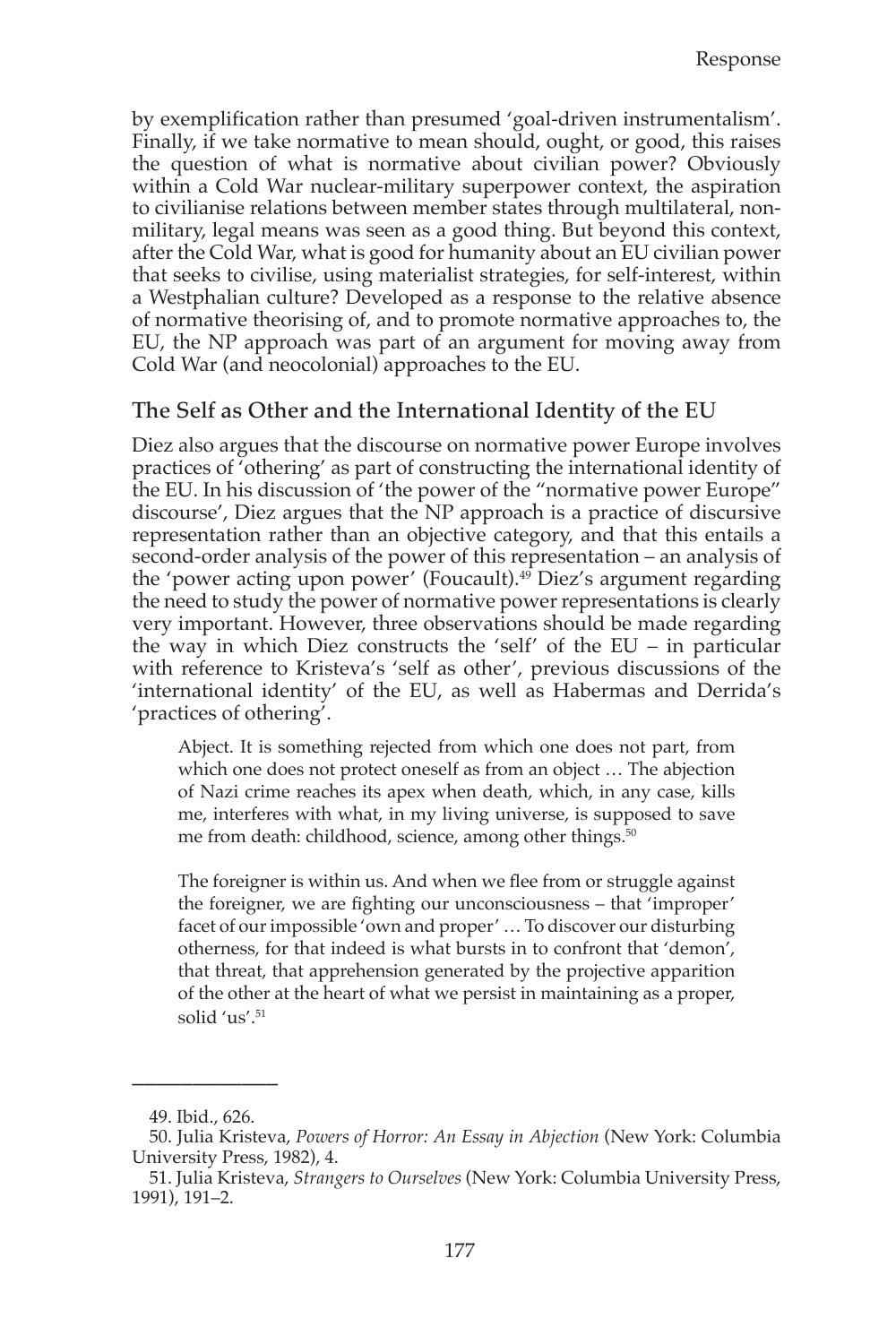Diez argues that there are four strategies of constructing self and other found in 'different forms of othering'.<sup>52</sup> What is crucial for the understanding of the 'self' in the NP approach is that there is at least one more different form of othering - the self as other. As Julia Kristeva's Lacanian psychoanalytically based work has illustrated over the past three decades, the other is always part of the self - an abject-foreigner which is part of our conscious and unconscious selves.<sup>53</sup> To understand the way in which European selves are othered in abject-foreigners, it is worth briefly reflecting on recent EU-wide discourses surrounding farright coalition partners in government in Austria and Italy (together with election successes of the Front National in France and the Folkeparti in Denmark) and the rise of radical christian fundamentalism in the US. The reactions to Jörg Haider, Pia Kjærsgaard, Rocco Buttiglione, George W. Bush, and the hatred they attract are interesting exactly because of the ambiguity between abject-foreignness in questions of immigration, European integration, Christian fundamentalism, homophobia, and imperialism. The projection of otherness onto individuals and the social groups they represent is so strong precisely because they are also an abjected and disturbing part of ourselves.

Thus, from the viewpoint of conventional work on identity, the notion of a difference engine reflects the attempts within the EU to engineer a single, essential, categorical identity which acts as a multiplier of differences between the EU and the world. However, critical social theory encourages us to analyse the International Identity of the EU as far more fluid, consisting of ongoing contestations of complex, multiple, relational identities. From this critical viewpoint the notion of a 'difference engine' is a means to analyse these ongoing contestations as part of the International Identity of the EU which does not add up to a single, integrating whole.<sup>54</sup>

A second observation concerns the way in which assumptions of an EU 'self' are structured - Diez sometimes writes of the EU as if it was a self which was capable of a strategy. As the quote from work on the 'international identity' of the EU illustrates, there is no one EU identity - the EU cannot be considered a 'difference engine' in the multiplication of a separate, single, essential, categorical, supranational EU self. Diez's observations regarding German, French and British aspects of EU identity reflect the ambiguity of the multiple identities which contest EU 'selves'.<sup>55</sup> It is the fluid, complex, multiple and relational aspects of the self-other contestations which define the EU as a normative power, rather than the other way round. This self-pluralism makes it very difficult to crystallise either self or other consistently. Indeed, the fragmented nature of the nine constitutive norms identified in the NP approach make it absolutely clear

<sup>52.</sup> Diez, 'Constructing the Self', 628-9.

<sup>53.</sup> Catarina Kinnvall, 'Globalization and Religious Nationalism: Self, Identity, and the Search for Ontological Self', Political Psychology 25, No. 5 (2004), 741-67.

<sup>54.</sup> Manners and Whitman, 'The ' "Difference Engine"', 397.

<sup>55.</sup> Diez, 'Constructing the Self', 631-2.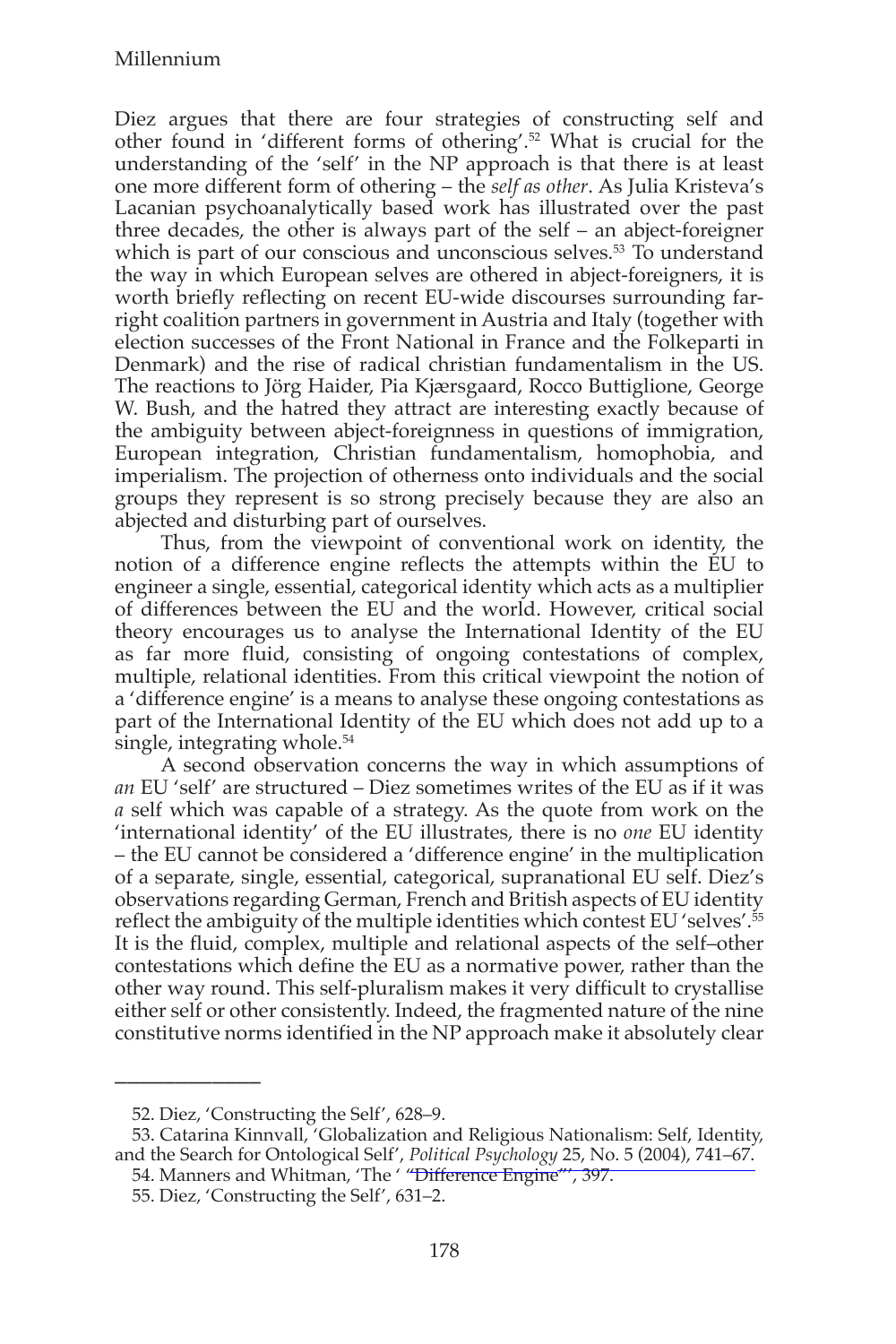that contradictory multiplicity rather than ideology characterises the normative power of the EU.

Thirdly, Diez's argument on the practice of discursive representation in the NP thesis assumes that world politics and the EU might otherwise be innocent arenas. As stated from the outset of this response, it is argued that the EU represents a normative power, more so than most other actors in world politics. This is a normative claim with a normative aim, made in the relative absence of normative approaches to the EU. In his discussion of self-othering practices, Diez does not reflect on the way in which these practices are *always* present as part of human social existence. These practices are always for someone and for some purpose - our task, as political scientists, is to ensure we are critical (in the sense of challenging the prevailing order of the world) of othering practices based on essentialisms. If we accept that self-othering practices are always present, then we need to reflect on how these may best escape essentialist interpretations and lead to human emancipation. This aspect is left unstated in Diez's discussions, potentially leading some to assume that had there not been an NP intervention, the EU could have gone on being the EU, innocent of all discursive practices. Were this the case, we might still be discussing the empirical capabilities-expectations gap, or perhaps the multi-level governance of external-foreign policies, rather than engaging in normative discussions of what the EU is and should be doing in world politics.

## Conclusion: Reflexive Reconsiderations of Normative Power Europe

There is no essence of Europe, no fixed list of European values. There is no 'finality' to the process of European integration. Europe is a project of the future. With every decision, not only its zone of peace, its institutions, its political, economic and social order, but also its very identity and self-determination are opened for questioning and  $deh$ ate  $56$ 

Thomas Diez's reconsideration of the 'normative power Europe' approach is a welcome reflection on the extent to which it is good to argue the EU as a normative power in world politics. As argued above, Diez should perhaps reflect the means of judging the difference between the EU and other powers. In addition Diez might reconsider what is being reduced when distinguishing between civilian and normative power, as well as the self-othering in the international identity of the EU. The unfreezing of both the international order and the intellectual order in the post Cold-War era has encouraged fundamentally different ways of conceiving and

<sup>56.</sup> Kurt Biedenkopf, Bronislaw Geremek, and Krzysztof Michalski, The Spiritual and Cultural Dimension of Europe: Concluding Remarks, Reflection Group initiated by the President of the European Commission and Coordinated by the Institute for Human Services, Vienna / Brussels, 2004, 12.